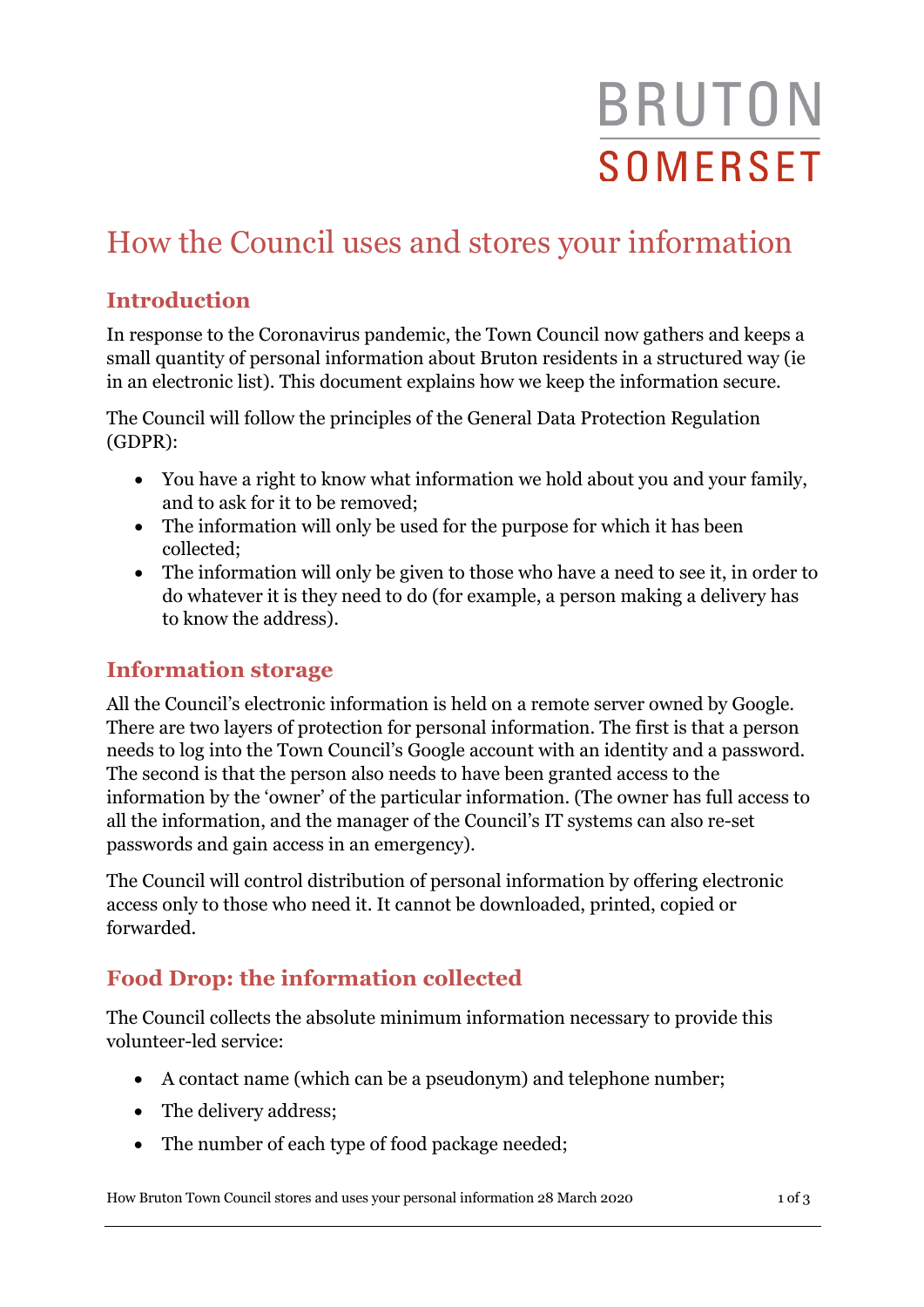• Any special requests.

#### **Food Drop: who knows what**

| Role              | The details they know                                                                                                                                           |
|-------------------|-----------------------------------------------------------------------------------------------------------------------------------------------------------------|
| Organisers        | All the details that the family or person has supplied                                                                                                          |
| Volunteer packers | The number of different sorts of packs required for an<br>address, any particular dietary preferences or special<br>requests, the address (to label the parcel) |
| Volunteer drivers | The address, and a first name and phone number (in<br>case of difficulty)                                                                                       |

## **Coronavirus local resource line: the information collected**

We collect the minimum information necessary to run the service:

- Date, time and phone number of the caller;
- Name and address of the person the call is about;
- Brief details of why the call is being made;
- What has been done about it.

This information is available only to the people on the rota who speak to the caller, and three others who are offering support to those on the rota. An individual's details may be shared further, with their consent, in order to ensure that they get the help that they need.

#### **Volunteers: who knows what**

When volunteers sign up on the Council website, they are asked to agree that information about them can be passed on to others. We collect information about a volunteer's name, address, contact details, particular skills and what they would like to help with. We also note whether they have had recent DBS clearance.

This information is available to those working for the Town Council, and those providing services to vulnerable and self-isolating people in the town (eg the Telephone Buddies service and the Health Coaches).

### **Removing your personal information**

If you want to know the details of the personal information that we hold about you, please contact the Town Clerk, using the contact details on this website. The Town Clerk will arrange for its removal at your request.